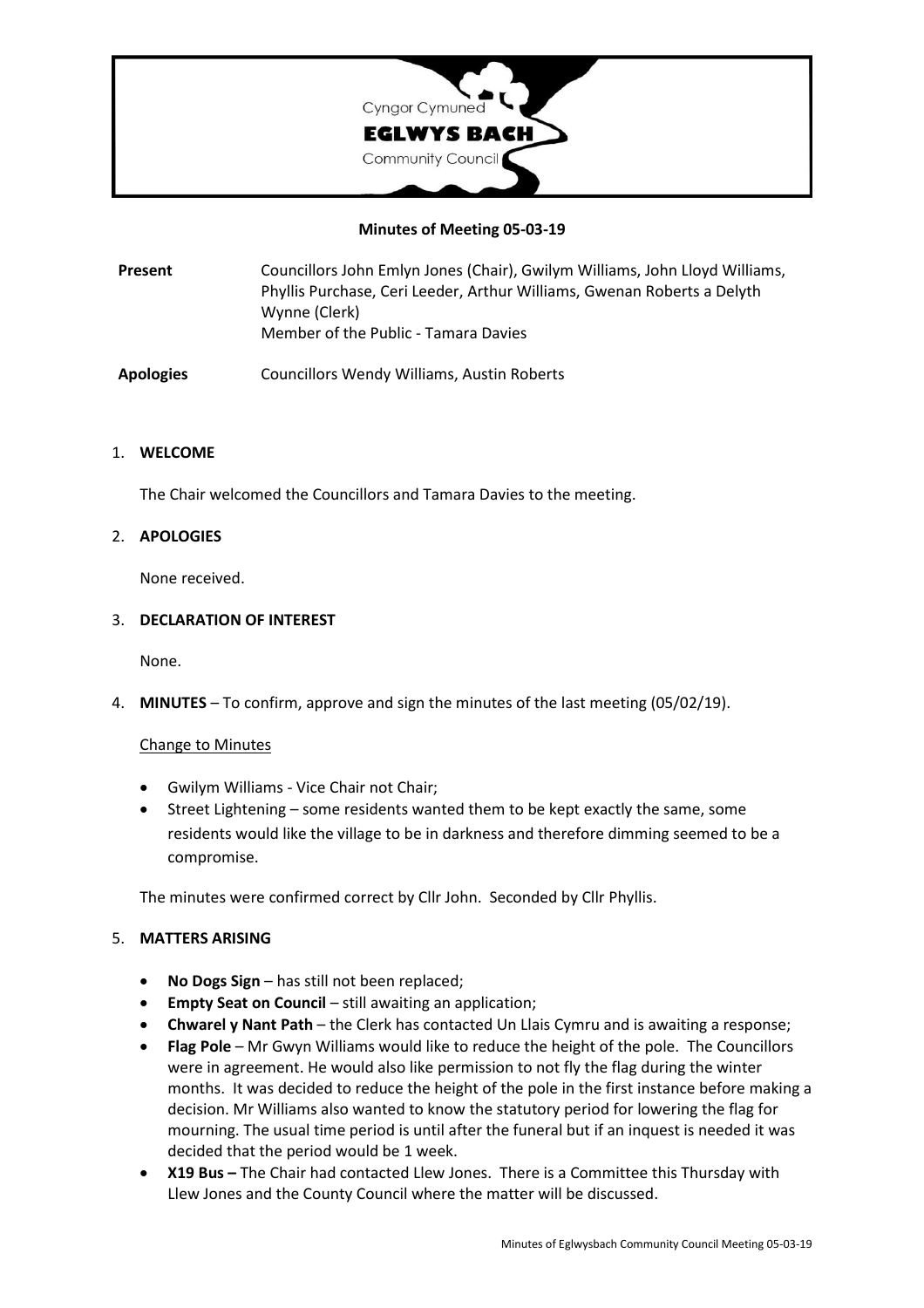

### 6. **PLANNING**

None received.

### 7. **FINANCIAL REPORT**

Current - £5,318.54 Burial - £1,863.20 Deposit – £2,072.88

#### **Cheques:**

- Sue Hayward (Cleaning of Toilets) £98.00
- HMRC £50.00
- Delyth Wynne (Clerk) £200.00
- Un Llais Cymru (Membership Fee) £135.00
- Ceri Leeder (Refreshments) £9.80

### **8. CORRESPONDENCE**

• **E-Mail: Urdd Gobaith Cymru - Financial contribution towards the Urdd National Eisteddfod 2019:**

It was decided not to contribute towards the Eisteddfod this year.

- **E-mail: CCBC – Play Provision Task and Finish Group:** No Councillors available to be a member of the Task and Finish Group.
- **E-Mail: Welsh Government - All Wales GP Out of Hours Survey 2019:** Cllr Ceri has shared on Facebook and also on the Noticeboards.
- **E-Mail: CVSC – Play opportunities for Town and Community Councils:** A discussion was held - Rowen Young Farmers might be able to organise it.
- **E-Mail: Community Development Service – Rural Conwy Tidy Communities:** The Chair to look at this in further detail.
- **E-Mail: Welsh Government – Funding support available in 2019/20:** Information regarding working with another Community Council on themes. The Clerk to send the information to all Councillors.
- **Letter of thanks – Eglwys Bach Appeal Committee.** The Chair shared the letter with the Councillors.
- **CCBC – Internet service:**

Cllr Austin has discussed this with the Chair. The cost will be £60.00 a month if successful. It was decided not to take part in the application.